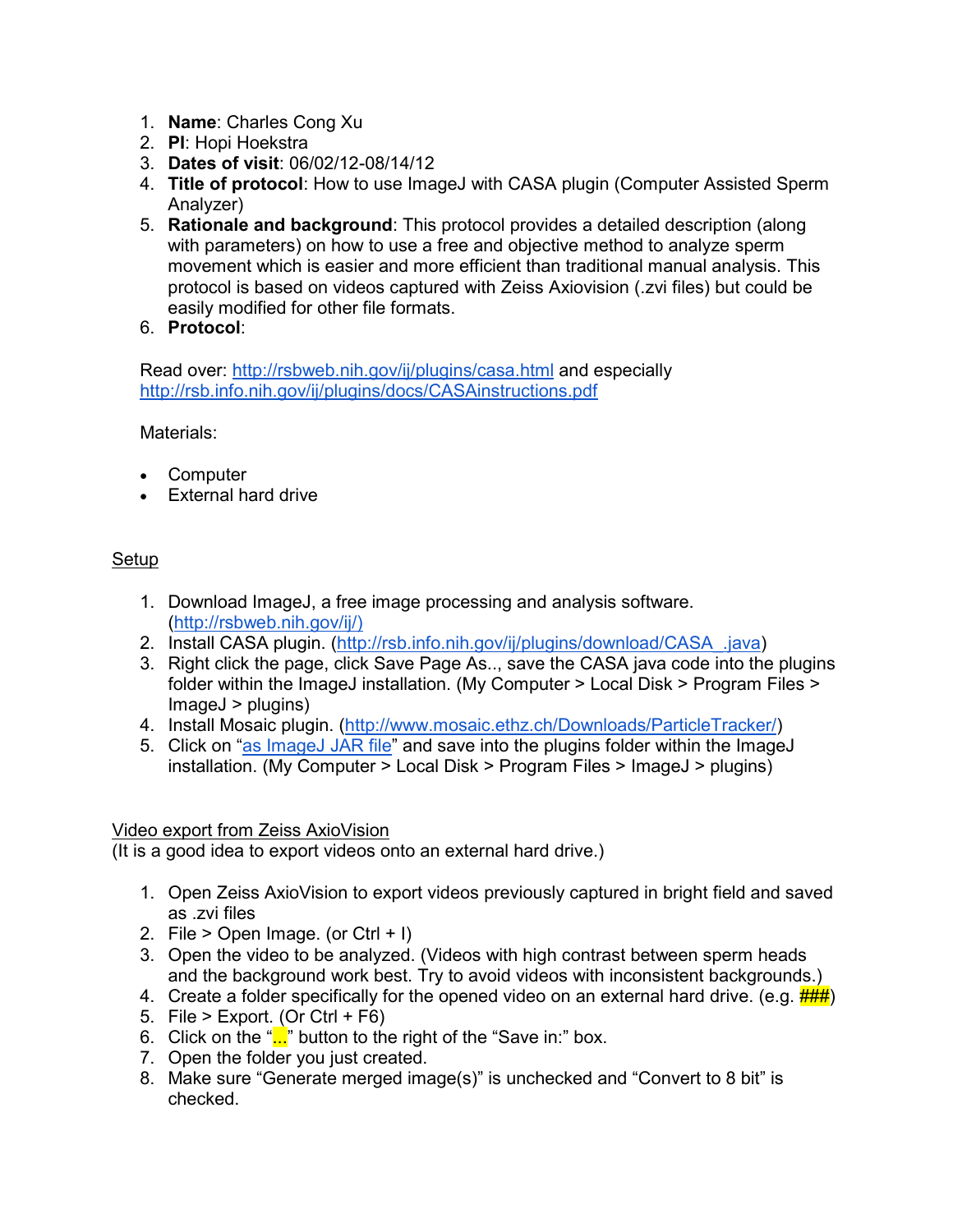- 9. Click Start.
- 10. Repeat steps 2-8 until all videos have been successfully exported.

## Record CASA macro

- 1. Open ImageJ.
- 2. Plugins > Macros > Record.

Copy and paste the following (without quotations) into the blank Macro. (*Preferred method*) "run("8-bit"); run("Set Scale...", "distance=0 known=0 pixel=1 unit=pixel"); run("Invert", "stack"); run("Background Subtractor", "length=20 stack"); setAutoThreshold("Default dark"); //run("Threshold..."); setThreshold(100, 255); run("Convert to Mask", " "); run("CASA ", "a,=1 b,=250 c,=20 d,=20 e,=3.000 f,=20.000000000 g,=25.000000000 h,=5.00000 i,=1 j,=25.000000000 k,=25.000000000 l,=35.000000000 m,=80.000000000 n,=80.000000000 o,=50.000000000 p,=60.000000000 q,=(**INSERT FRAMES PER SECOND FOR EACH VIDEO HERE**) r,=1000 s,=0 t,=1");"

*Note:* The q value represents the frames per second (FPS) of the video, which may change between different videos depending on how the videos were taken.

- 3. Change the Name to "CASA.ijm".
- 4. Click "Create".
- 5. Save the newly created Macro within the "macros" folder in the ImageJ installation. (File > Save As)

To record your own Macro,

- 1. Open a random video. (File > Import > Image Sequence)
- 2. Plugins > Macros > Record. (ImageJ will now record all of your clicks into the macro so follow the next steps carefully)
- 3. Change the Name to "CASA.ijm".
- 4. Image > Type > 8-bit. (This will convert the all images into 8-bit format, which is required for CASA.)
- 5. Analyze > Set Scale > Click to Remove Scale > OK. (This will remove the scaling on all images, which is required for CASA.)
- 6. Edit > Invert > OK. (This will invert the color on all images, which is required for CASA.)
- 7. Plugins > Mosaic > Background Subtractor > OK. (This will determine the background and darken it to provide greater contrast from sperm heads.)
- 8. Image > Adjust > Threshold.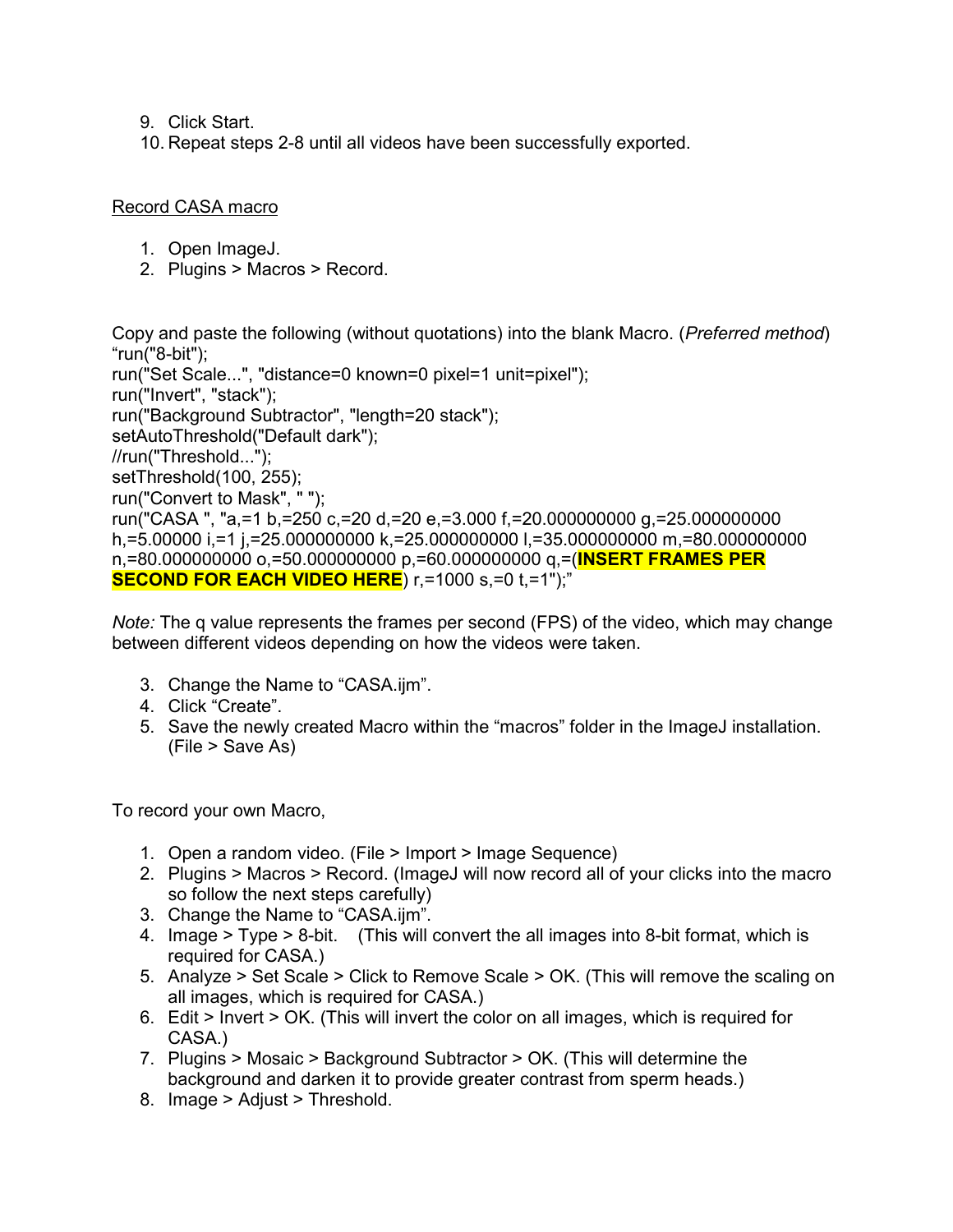- 9. Drag the first slider to "100" and leave the second one at "255". (This may need to determined experimentally depending on how much contrast there is between sperm and the background, but it should be left constant once an appropriate value is determined.)
- 10. Make sure "Dark background" is checked.
- 11. Click on "Apply" and then "OK". (This will remove the background leaving only black dots that represent sperm heads.)
- 12. Plugins > CASA.
- 13. Use the following settings:
	- a. 1
	- b. 250
	- c. 20
	- d. 20
	- e. 3
	- f. 20
	- g. 25 h. 5
	- i. 1
	- j. 25
	- k. 25
	- l. 35
	- m. 80
	- n. 80
	- o. 50
	- p. 60
	- q.  $FPS$  (You can calculate this by taking the # of frames and dividing by the # of seconds the video was taken. This value may change between different videos).
	- r. 1000
	- s. 0
	- t. 1

*Note*: For the identity of CASA parameters, look here:

[\(http://rsb.info.nih.gov/ij/plugins/docs/CASAinstructions.pdf\)](http://rsb.info.nih.gov/ij/plugins/docs/CASAinstructions.pdf)

These values may need to be determined experimentally as well, but should be left constant once appropriate values have been determined. Parameters a, b, c, d, are easiest to adjust.

- 14. Click "OK".
- 15. Save the Macro you've created within the "macros" folder in the ImageJ installation. (File > Save As)

## Video analysis

- 1. File > Import > Image Sequence.
- 2. Open the first image for the image sequence about to be analyzed.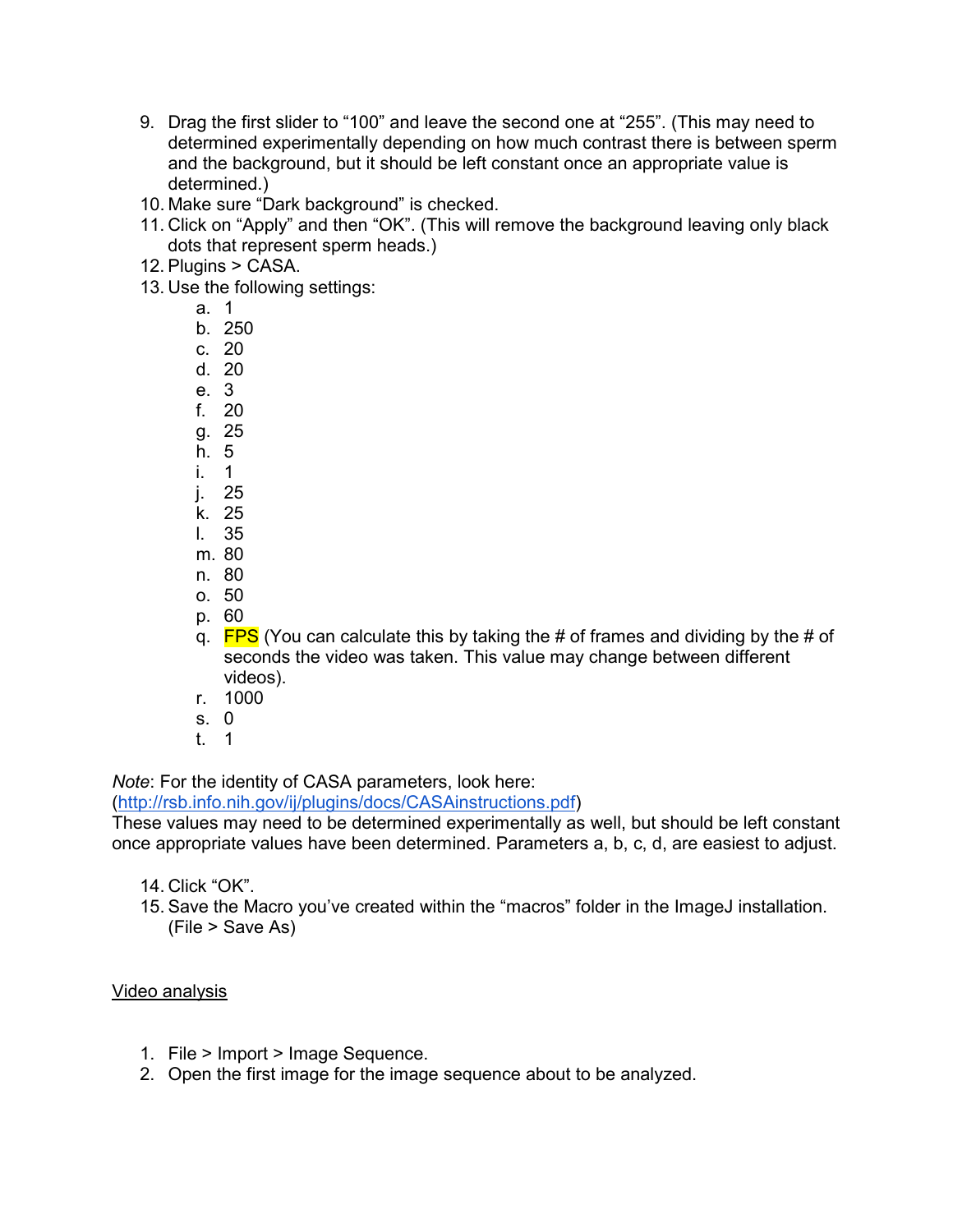- 3. If you do not know frames per second (FPS) of the video, you will need to remember the "Number of images" to calculate it.
- 4. Click "OK".
- 5. Plugins > Macros > Edit.
- 6. Find and open the macro you created. ("CASA.ijm" within the macros folder)
- 7. Change the "q" value to the correct FPS for the video you are analyzing. (# of frames / # of seconds)
- 8. Run the macro by clicking Macros  $>$  Run Macro. (or Ctrl + R)

Three windows will now pop open.

The Results window shows a list of all output data for tracked sperm in the following format: *VCL | VAP | VSL | LIN | WOB | PROG | BCF | Number of sperm tracked* The final line displays the average values including the % motile in the first column.

The Paths window shows track lines for each sperm cell. Black track lines represent motile sperm while grey track lines represent sperm that were not motile and were not represented in the data within the Results window.



The **Modified Sperm Video window** shows the sperm video after processing. Only black